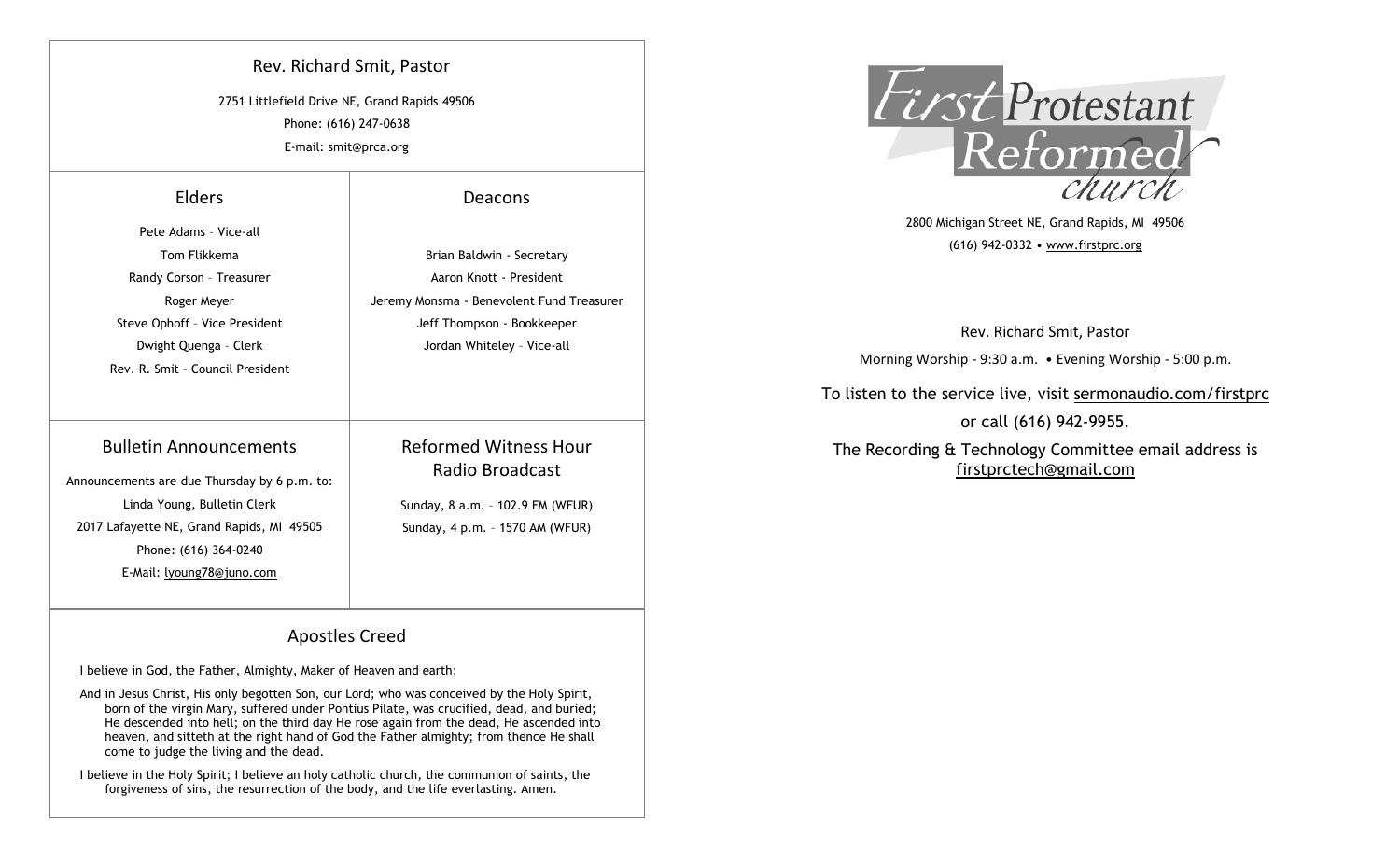|                                                                                    |                                                                                                                                   |                                                                                                                                                                                                                                                                                                                                                                                                                                                                                                                                | Volunteer Schedule                                                                                        |  |
|------------------------------------------------------------------------------------|-----------------------------------------------------------------------------------------------------------------------------------|--------------------------------------------------------------------------------------------------------------------------------------------------------------------------------------------------------------------------------------------------------------------------------------------------------------------------------------------------------------------------------------------------------------------------------------------------------------------------------------------------------------------------------|-----------------------------------------------------------------------------------------------------------|--|
| The Lord's Day • Sunday, October 9, 2016                                           |                                                                                                                                   | Nursery this week:<br>AM: Kristi Thompson, Andrea Monsma                                                                                                                                                                                                                                                                                                                                                                                                                                                                       |                                                                                                           |  |
| Morning Worship Service                                                            | <b>Evening Worship Service</b>                                                                                                    | PM: Linda Young, Lorelei Thompson<br>Nursery next Sunday:<br>AM: Stephanie Vink, Brook Vink, Crista Phelps                                                                                                                                                                                                                                                                                                                                                                                                                     |                                                                                                           |  |
| Prelude                                                                            | Prelude                                                                                                                           |                                                                                                                                                                                                                                                                                                                                                                                                                                                                                                                                |                                                                                                           |  |
| Call to Prayer / Silent Prayer                                                     | Call to Prayer / Silent Prayer                                                                                                    | PM: Mary Kortz, Anna Kortz, MaryAnne Flier                                                                                                                                                                                                                                                                                                                                                                                                                                                                                     |                                                                                                           |  |
| *Doxology                                                                          | *Doxology                                                                                                                         | Greeters this week<br>AM: Tom & Greta Newhof                                                                                                                                                                                                                                                                                                                                                                                                                                                                                   | Next Week<br>AM: Lubertha Bykerk, Linda Young                                                             |  |
| Praise God from whom all blessings flow,                                           | Praise God from whom all blessings flow,                                                                                          | PM: Brian & Shelly VanderKolk                                                                                                                                                                                                                                                                                                                                                                                                                                                                                                  | PM: (song service) Pete & Dana VanPutten                                                                  |  |
| Praise Him all creatures here below,<br>Praise Him above, ye heavenly hosts,       | Praise Him all creatures here below,<br>Praise Him above, ye heavenly hosts,                                                      | Library this week: Lori Pastoor                                                                                                                                                                                                                                                                                                                                                                                                                                                                                                | Next week: Cheryl Corson                                                                                  |  |
| Praise Father, Son, and Holy Ghost. Amen                                           | Praise Father, Son, and Holy Ghost. Amen.                                                                                         | <b>Ushers: AM-: Amos Herring, Dave Monsma</b>                                                                                                                                                                                                                                                                                                                                                                                                                                                                                  | PM- Mark Voortman, Philip Rainey<br>Our Church Family                                                     |  |
| *Votum and Salutation                                                              | *Votum and Salutation                                                                                                             | Mr. Bill Hofman needed some antibiotics for a lung infection and some fluid removed from his lungs                                                                                                                                                                                                                                                                                                                                                                                                                             |                                                                                                           |  |
| $*$ Psalter # 128                                                                  | "Psalter # 121                                                                                                                    |                                                                                                                                                                                                                                                                                                                                                                                                                                                                                                                                | last week at the Lacks Cancer Center. He returned home from the hospital last week Thursday and will      |  |
| Reading of the Law: Exodus 20:1-17                                                 | *Apostles' Creed (See back of bulletin)                                                                                           | need a biopsy procedure for the right side of his lung tomorrow.<br>Mr. John Flikkema fell and was bruised badly so that he is under special care until he recovers<br>sufficiently to return to his apartment.                                                                                                                                                                                                                                                                                                                |                                                                                                           |  |
| $*$ Psalter #64                                                                    | "Psalter # 114                                                                                                                    |                                                                                                                                                                                                                                                                                                                                                                                                                                                                                                                                |                                                                                                           |  |
| Prayer                                                                             | Prayer                                                                                                                            |                                                                                                                                                                                                                                                                                                                                                                                                                                                                                                                                |                                                                                                           |  |
| Offertory: General Fund, Benevolent Fund                                           | Offertory: Eastside Christian, Evangelism                                                                                         | <b>First Church News</b>                                                                                                                                                                                                                                                                                                                                                                                                                                                                                                       |                                                                                                           |  |
| $*$ Psalter # 27                                                                   | *Psalter #84                                                                                                                      | Young Peoples will meet immediately after this morning's service.                                                                                                                                                                                                                                                                                                                                                                                                                                                              |                                                                                                           |  |
| Scripture: Matt 27:47-66                                                           | Scripture: Proverbs 23                                                                                                            | Catechism Assignments: Bible History- Lesson 5; Heid. Cat.- Lord's Day 5; Essentials- Lesson 3<br>(memory); Reformed Doctrine-Unity & Perspicuity of Scripture                                                                                                                                                                                                                                                                                                                                                                 |                                                                                                           |  |
| Text: HC, LD 16                                                                    | Text: Gen 9: 18-27                                                                                                                | Women's Bible Study meets this Wednesday, October 12, at 10:00 AM, with coffee available at 9:45.                                                                                                                                                                                                                                                                                                                                                                                                                              |                                                                                                           |  |
| Sermon: "Christ's Burial"<br>1. The Event<br>2. The Reasons<br>3. The Significance | Sermon: "Fallen Noah's Prophecy Concerning<br>His Sons"<br>1. The Sinful Occasion<br>2. The Two-Fold Word<br>3. The Future Effect | Discussion is on Jesus' conversation with the Samaritan Woman, chapter 25, starting with question 6.<br>Extra copies of study sheets are in the narthex. Refreshments: baked goods - Kaitlyn Tanis, Juice &<br>crackers or fruit - Joan Slopsema. Childcare is provided. Preschool story: Jonah and the Big Fish.<br>The Reformed Doctrines Class, taught by Prof. Engelsma, will meet this week Wednesday, October<br>12, at Faith Church in Jenison at 7:45pm. This class will begin a study of the truth of the millennium, |                                                                                                           |  |
| Prayer                                                                             | Prayer                                                                                                                            |                                                                                                                                                                                                                                                                                                                                                                                                                                                                                                                                | setting forth the positive meaning of the thousand years of Revelation 20. All of all ages are welcome to |  |
| $*$ Psalter #29                                                                    | $*$ Psalter #24                                                                                                                   | this class of Reformed doctrine.<br>The Council meets Thursday, October 13 at 7:00 PM.                                                                                                                                                                                                                                                                                                                                                                                                                                         |                                                                                                           |  |
| *Doxology: Psalter $# 196$                                                         | *Doxology: Psalter $# 197$                                                                                                        | Next Sunday evening offering: Covenant Christian, Byron Center Manor                                                                                                                                                                                                                                                                                                                                                                                                                                                           |                                                                                                           |  |
| *Benediction                                                                       | *Benediction                                                                                                                      |                                                                                                                                                                                                                                                                                                                                                                                                                                                                                                                                | Announcements                                                                                             |  |
| Postlude                                                                           | Postlude                                                                                                                          | This is the last day to order the Verse-a-Day calendar from the Loveland PRCS Fundraisers. The                                                                                                                                                                                                                                                                                                                                                                                                                                 |                                                                                                           |  |
| *Congregation Standing                                                             |                                                                                                                                   |                                                                                                                                                                                                                                                                                                                                                                                                                                                                                                                                | order form and flyer are downstairs on the wall by the kitchen. Make checks payable to LPRCS              |  |

Fundraisers. Direct all questions and payments to Abby Thompson. Prof. Dykstra's Bible Class will meet Monday at 7:30 in Hope PRC. Discussion will continue on I John 4:18ff. See the Facebook page for more information (Monday Night Bible Class).

 The Council of First PRC, Holland, MI has formed a new trio of Rev. N. Decker, Rev. S. Key, and Rev. R. Kleyn.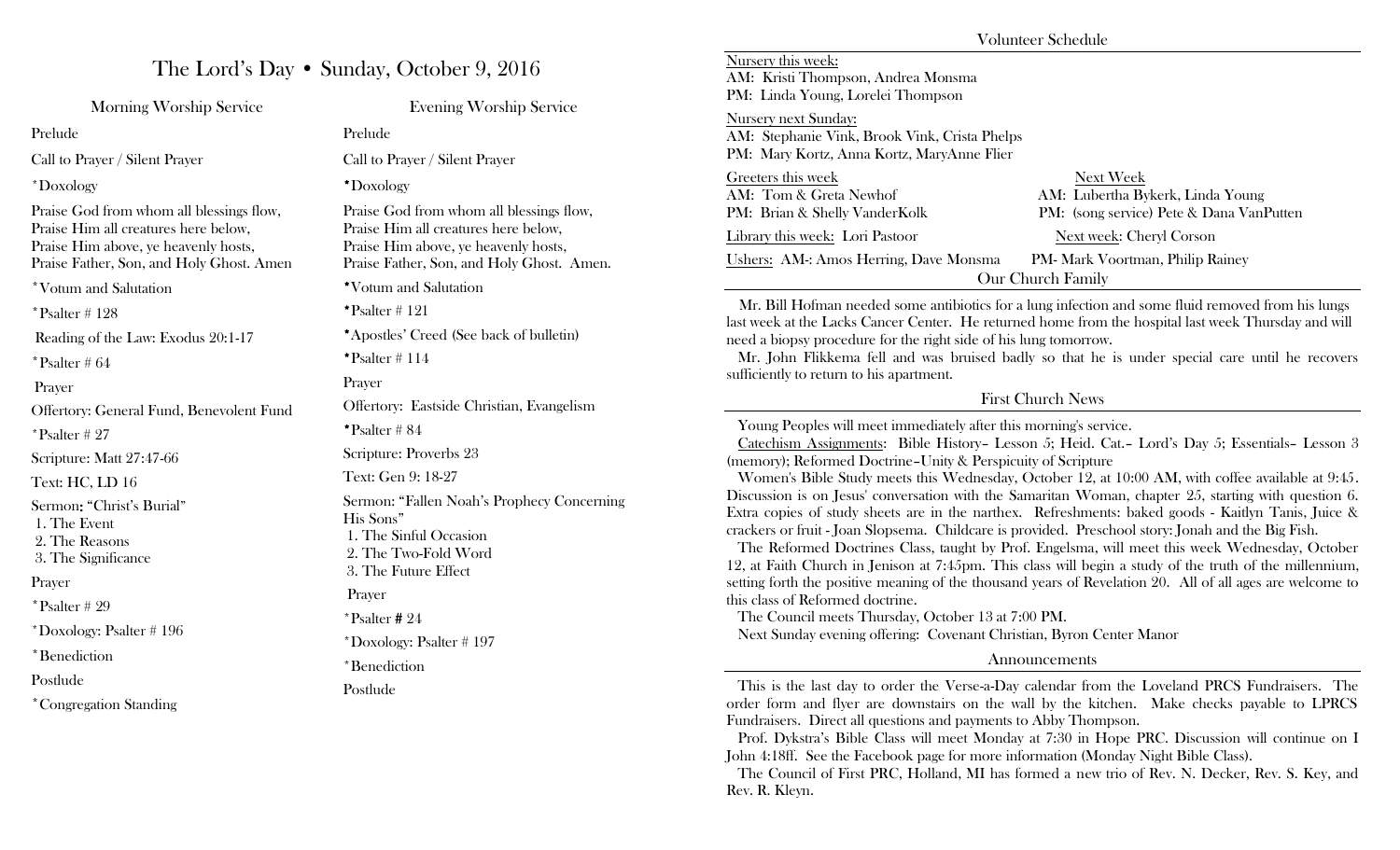Announcements Huizenga and Clay Spronk to the congregation for domestic missionary. Synod 2016, honored Byron The Byron Center PRC, with DMC approval, has presented the trio of Revs. Cory Griess, Brian Center's request to be considered for the privilege of being the calling church for this new endeavor. The voting will take place after the evening service on October 9th.

 Southwest PRC plans to extend a call for their next pastor on October 9 from a trio of Rev. B. Huizinga, Rev. M. McGeown, and Rev. W. Langerak.

 Young Calvinists has planned a 15-20-mile bike outing on Saturday, October 15. We will be meeting at Spring Grove Park in Hudsonville (16th Ave. and Greenly) at 8:45 AM and bike to Zeeland and back. When we get back to Spring Grove we will grill burgers and have a time of singing and devotions. All young people and young adults are encouraged to come and join us for an enjoyable morning!

Singers welcome! The Zeeland Civic Chorus will begin rehearsals for their  $77<sup>th</sup>$  annual performance of Handel's Messiah TODAY, October 9, at 2:15 PM at the First Protestant Reformed Church at 3641 104th Ave, Zeeland. Performances will be on Thursday, December 1 and Tuesday, December 6. See ZeelandCivicChorus.com or email contact@zeelandcivicchorus.com for more information.

 Reformation Lecture: How did the Reformation impact Christian marriage and the family? How has the contemporary church once again departed from the Bible's teachings on marriage and family? How ought Christians to respond to the widespread rejection of God's revealed will for marriage and the family? You are invited to hear Prof. Ron Cammenga speak on: "The Reformation's Recovery of Marriage & the Christian Family" on Friday, October 21, 2016 at 7:30p.m., at Kalamazoo PRC, 4515 Green Acres Drive, Kalamazoo, MI.

The doctrine of common grace developed by Abraham Kuyper has had radical and far reaching effects in the Reformed and Presbyterian denominations that have embraced it. Crete PRC is hosting a lecture on Friday, October 28, at 7:30 p.m. entitled "The Tipping Point: Common Grace, Worldliness, and the Growing Apostasy in the Church." The speaker will be Prof. Cammenga, professor of Dogmatics and Old Testament Studies at the Protestant Reformed Seminary. The lecture will examine the early reception of the doctrine of common grace and the long term effects that it has had on the church and the Christian schools. Join us at Crete PRC or listen live at prccrete.org.

 Why Girls Get Real Conference: God's Woman God's Way 2016? Feminism crept into our culture years ago. Learn what it is; how it's manifested today; & your duty. Be prepared to receive biblical training and encouragement. Sing-Snack -Sectionals-Share. Invite friends Grades 8-Post High/College. Register at https://godswoman2016.eventbrite.com. Now – Nov. 5, 2016

 The Covenant Keepers and Covenant Keepers Seniors of Singapore invites all PRC young adults and young people to attend a camp from December 14-17, 2016. Those who are interested can email Daniel Tang at daniel.tang93@gmail.com. More info about this camp can be found at www.cerc.org.sg/ckckscamp.

 Is membership in an instituted church (congregation) necessary--not desirable, if convenient, but necessary, come what may? And what is the necessity? Is it nothing less than the necessity of salvation itself? These and other questions related to church membership will be answered from scripture and the Reformed creeds by a public lecture in Hope Protestant Reformed Church (Walker, MI) on Friday, November 11, at 7:30 p.m. The speaker will be Prof. David J. Engelsma, retired professor of theology at the Protestant Reformed seminary. The lecture is sponsored by the Reformed witness committee of Hope church in celebration of Reformation Day. After the speech the speaker will answer questions from the audience. If you are unable to attend, listen online at sermonaudio.com/hopeprc. Refreshments will be served following the lecture.

The Lynden Protestant Reformed Young Adults Society welcomes you to our upcoming retreat to be